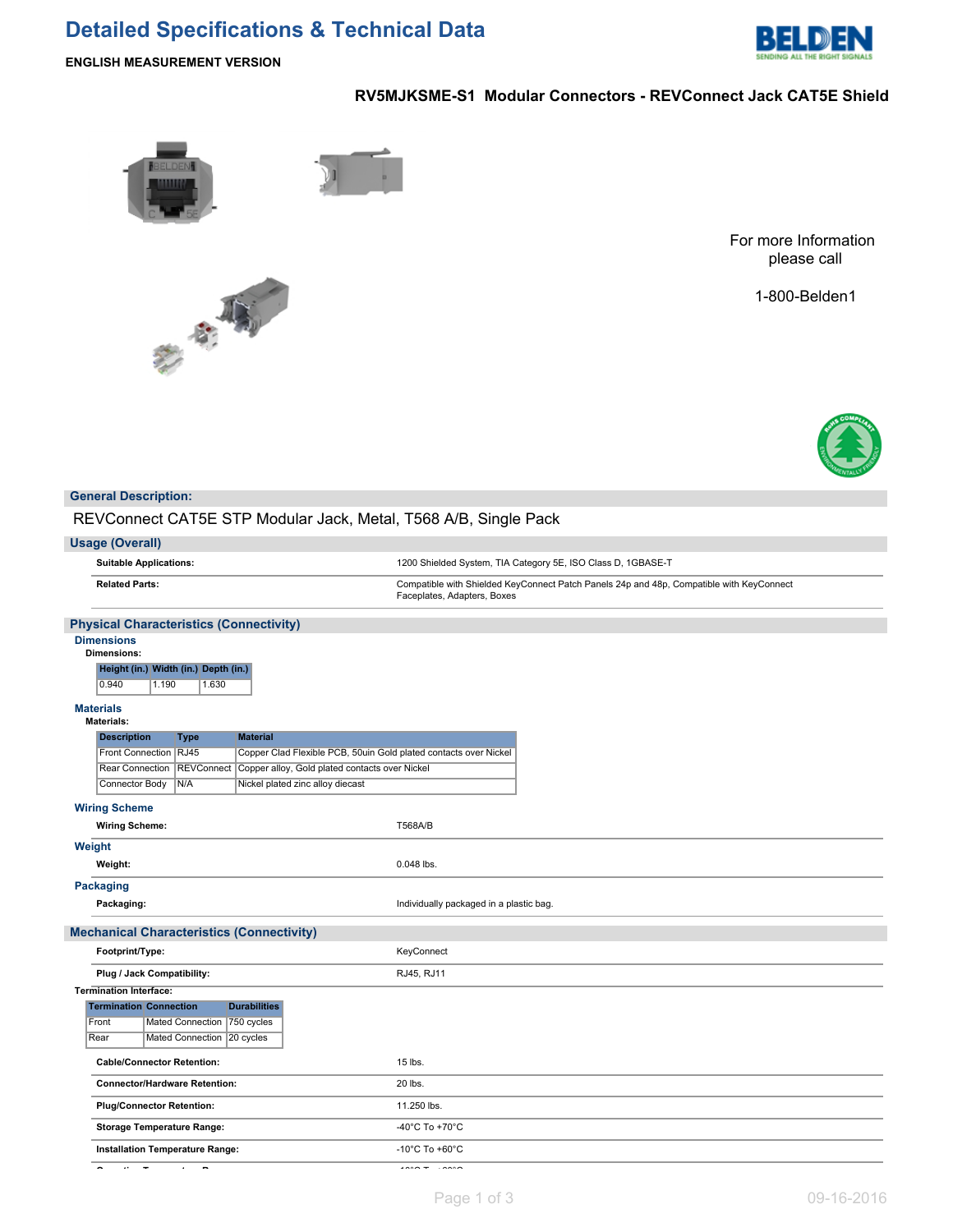# **Detailed Specifications & Technical Data**



## **ENGLISH MEASUREMENT VERSION**

# **RV5MJKSME-S1 Modular Connectors - REVConnect Jack CAT5E Shield**

| <b>Operating Temperature Range:</b>                              | $-10^{\circ}$ C 10 $+60^{\circ}$ C                                                                                                                                        |  |  |  |  |
|------------------------------------------------------------------|---------------------------------------------------------------------------------------------------------------------------------------------------------------------------|--|--|--|--|
| <b>Tool Compatibility:</b>                                       | REVConnect Termination Tool (p/n RVUTT01)                                                                                                                                 |  |  |  |  |
| <b>Applicable Specifications and Agency Compliance (Overall)</b> |                                                                                                                                                                           |  |  |  |  |
| <b>Applicable Standards &amp; Environmental Programs</b>         |                                                                                                                                                                           |  |  |  |  |
| <b>UL Rating:</b>                                                | UL94V-0                                                                                                                                                                   |  |  |  |  |
| <b>IEEE Specification:</b>                                       | Power Over Ethernet (PoE) IEEE 802.3at type 1 and 2 (up to 30W), IEEE802.3bt/D1.7 type 3 and 4 (up to<br>100W), CISCO UPOE (up to 60W), Power over HDBaseTTM (up to 100W) |  |  |  |  |
| EU Directive 2002/95/EC (RoHS):                                  | Yes                                                                                                                                                                       |  |  |  |  |
| EU RoHS Compliance Date (mm/dd/yyyy):                            | 07/01/2006                                                                                                                                                                |  |  |  |  |
| MII Order #39 (China RoHS):                                      | <b>EUP 50</b>                                                                                                                                                             |  |  |  |  |
| <b>Telecommunications Standards:</b>                             | Category 5e - TIA 568.C.2, Category 5 - ISO/IEC 11801:2002 Ed.2                                                                                                           |  |  |  |  |
| <b>Safety Listing:</b>                                           | c(UL)us Listed                                                                                                                                                            |  |  |  |  |
| <b>Other Specification:</b>                                      | UL 1863, IEC 60603-7, FCC part 68-F                                                                                                                                       |  |  |  |  |
| <b>Suitability</b>                                               |                                                                                                                                                                           |  |  |  |  |
| Suitability - Indoor:                                            | Yes - Indoor                                                                                                                                                              |  |  |  |  |

## **Transmission Characteristics (Connectivity)**

#### **Mated Connection Table 1:**

| Frequency<br>(MHz) | Max.<br>TIA* (dB) | Max.<br><b>Insertion Loss Insertion Loss NEXT</b><br>Belden** (dB) | Min.<br>$TIA*$ (dB) | Min.<br><b>NEXT</b><br>Belden** (dB) TIA* (dB) | Min.<br><b>FEXT</b> | Min.<br><b>FEXT</b><br>Belden** (dB) |
|--------------------|-------------------|--------------------------------------------------------------------|---------------------|------------------------------------------------|---------------------|--------------------------------------|
| 1.000              | 0.100             | 0.100                                                              | 65,000              | 77.000                                         | 65,000              | 77.000                               |
| 4.000              | 0.100             | 0.100                                                              | 65.000              | 73.800                                         | 63.100              | 74.800                               |
| 8.000              | 0.100             | 0.100                                                              | 64.900              | 67.700                                         | 57,000              | 68.700                               |
| 10.000             | 0.100             | 0.100                                                              | 63.000              | 65.800                                         | 55.100              | 66.800                               |
| 16,000             | 0.100             | 0.100                                                              | 58.900              | 61.700                                         | 51.000              | 62.700                               |
| 20,000             | 0.100             | 0.100                                                              | 57.000              | 59.800                                         | 49.100              | 60.800                               |
| 25.000             | 0.100             | 0.100                                                              | 55,000              | 57,800                                         | 47.100              | 58.800                               |
| 31.250             | 0.110             | 0.100                                                              | 53.100              | 55.900                                         | 45.200              | 56.900                               |
| 62.500             | 0.160             | 0.120                                                              | 47.100              | 49.900                                         | 39.200              | 50.900                               |
| 100.000            | 0.200             | 0.160                                                              | 43.000              | 45.800                                         | 35.100              | 46.800                               |
| 160,000            |                   | 0.210                                                              |                     | 41.700                                         |                     | 42.700                               |

# Mated Connection Table - Footnote: **\* TIA/EIA-568-C.2** Category 5E Standard.<br>\*\* Worst-case performance for a CAT5E mated connection using CAT5E modular plugs.

#### **Mated Connection Table 2:**

| Frequency<br>(MHz) | Min.<br><b>Return Loss</b><br>TIA* (dB) | Min.<br><b>Return Loss</b><br>Belden** (dB) | Min.<br><b>Balanced TCL</b><br>Belden** (dB) |
|--------------------|-----------------------------------------|---------------------------------------------|----------------------------------------------|
| 1.000              | 30.000                                  | 32.000                                      | 42.000                                       |
| 4.000              | 30.000                                  | 32.000                                      | 42.000                                       |
| 8.000              | 30.000                                  | 32.000                                      | 42.000                                       |
| 10.000             | 30.000                                  | 32.000                                      | 42.000                                       |
| 16.000             | 30.000                                  | 32.000                                      | 42.000                                       |
| 20.000             | 30.000                                  | 32.000                                      | 42.000                                       |
| 25.000             | 30.000                                  | 32.000                                      | 42.000                                       |
| 31.250             | 30.000                                  | 32.000                                      | 42.000                                       |
| 62.500             | 24.000                                  | 31.100                                      | 36.100                                       |
| 100.000            | 20.000                                  | 27.000                                      | 32.000                                       |
| 160.000            |                                         | 22.900                                      | 27.900                                       |

# **Dielectric Strength:** 1,000 V RMS @ 60 Hz for 1 minute (Signals to Ground)

|                        | <b>Current Rating:</b>                         | 1.300 A           |  |  |
|------------------------|------------------------------------------------|-------------------|--|--|
|                        | <b>Insulation Resistance:</b>                  | 500 M-Ohm Minimum |  |  |
|                        | <b>Max. Contact Resistance:</b>                | 20 m-Ohm          |  |  |
|                        | <b>Termination Resistance:</b>                 | $2.5$ m-Ohm       |  |  |
| <b>Notes (Overall)</b> |                                                |                   |  |  |
|                        | Notes: Please see Installation Guide PX106435. |                   |  |  |
|                        | <b>Product Family</b>                          |                   |  |  |
|                        | <b>Put Ups and Colors:</b>                     |                   |  |  |
|                        |                                                |                   |  |  |

**Item # Putup Ship Weight Color Notes Item Desc**